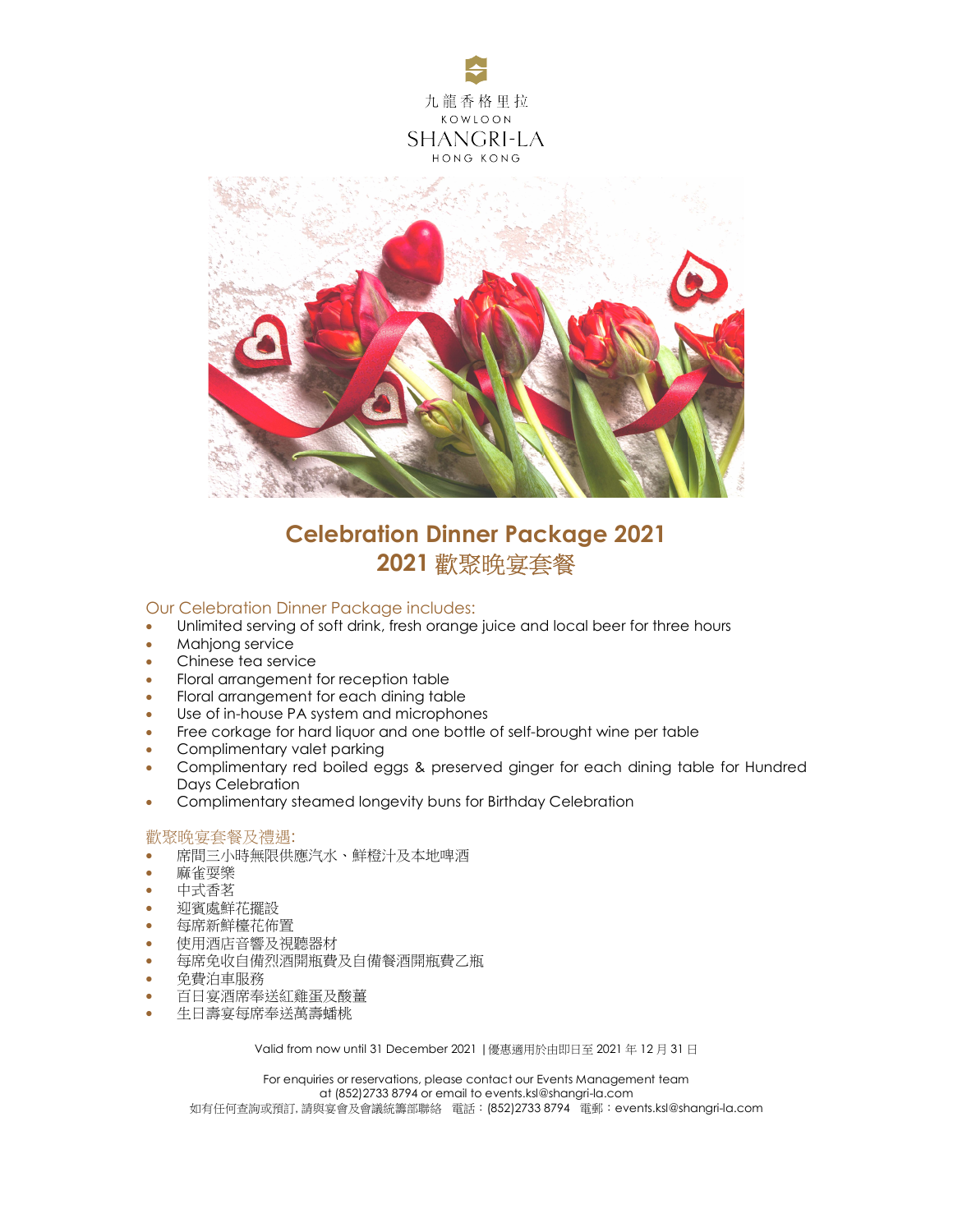

## 歡聚晚宴菜譜 Ⅰ Celebration Dinner Menu I

脆皮燒腩仔 梅醬燒鴨 蒜香青瓜牛腱 Crispy pork belly Roasted duck with preserved plum sauce Marinated beef shank with cucumber

百花炸蟹鉗 Deep-fried crab claw filled with shrimp paste

金瓜海皇羹 Braised assorted seafood soup with pumpkin

> 碧綠鮮鮑片 Braised sliced abalone with greens

蔥油蒸沙巴龍躉 Steamed Sabah garoupa in superior light soy sauce

> 家鄉鹽焗雞 Baked chicken with rock salt

香宮荷葉飯 Shang Palace fried rice wrapped in a lotus leaf

金菇瑤柱炆伊麵 Braised E-fu noodles with enoki mushrooms and conpoy

紅豆沙湯圓 Hot sweetened red bean soup with glutinous rice dumplings

> 美點雙輝映 Chinese petits fours

每席十二位港幣 8,988 元 HK\$8,988 per table of 12 persons

包括三小時無限供應汽水、鮮橙汁及本地啤酒 Inclusive of an unlimited serving of soft drink, fresh orange juice and local beer for three hours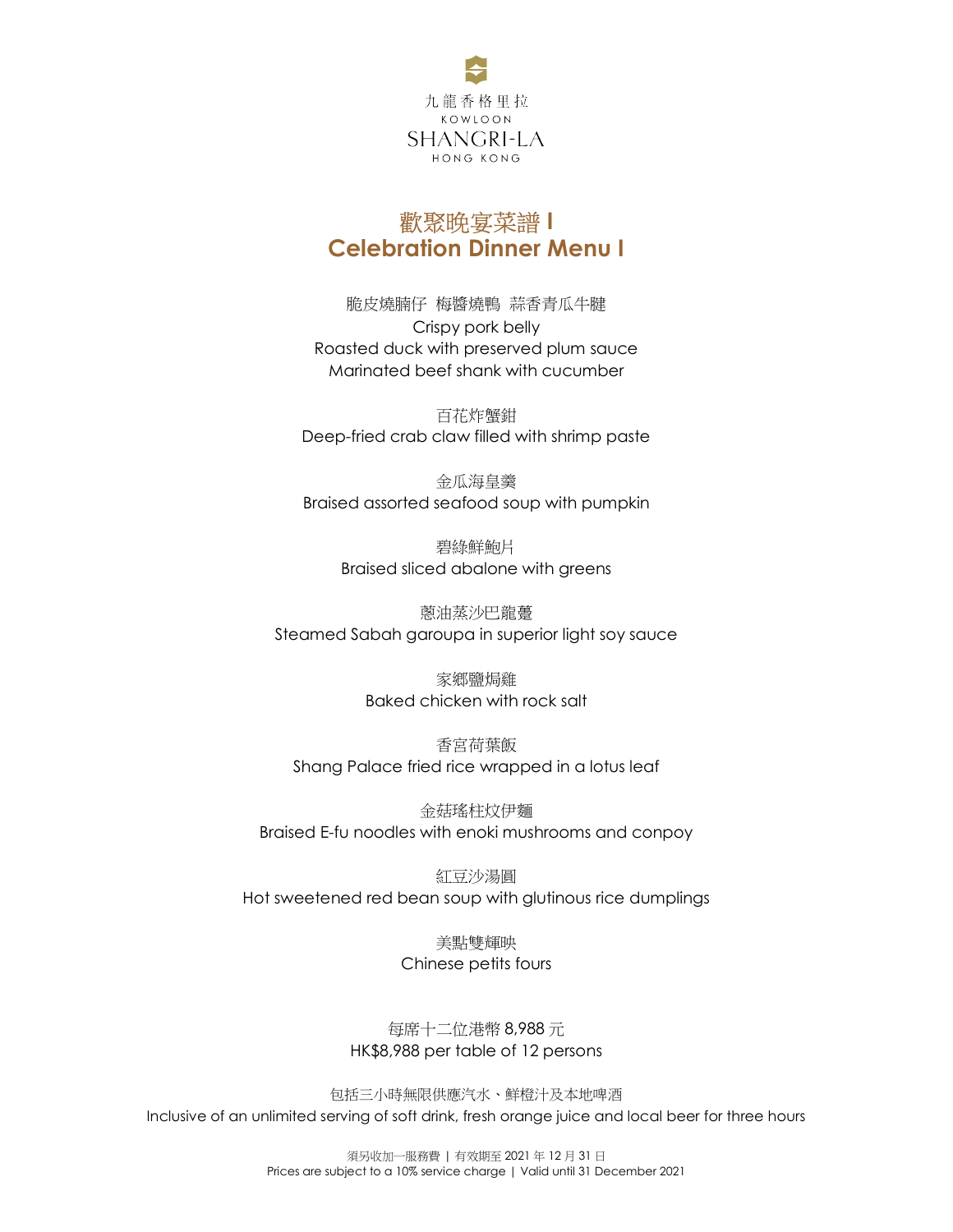

# 歡聚晚宴菜譜Ⅱ Celebration Dinner Menu II

金陵乳豬全體 Barbecued whole suckling pig

X.O.醬翡翠蝦仁玉帶 Sautéed shrimps, scallops and seasonal vegetables with X.O. sauce

姬松茸海螺燉雞 Double-boiled chicken broth with sea conch and blaze mushrooms

碧綠北菇鮮鮑甫 Braised sliced abalone and black mushroom with seasonal greens

古法蒸老虎斑 Steamed tiger garoupa with red dates, mushrooms and shredded pork

> 芝麻脆皮雞 Crispy fried chicken with sesame

鱆魚鴨粒荷葉飯 Fried rice with diced roasted duck and octopus wrapped in a lotus leaf

> 上湯蝦籽鮮蝦水餃 Shrimp and shrimp roe dumplings in supreme broth

紅蓮桂圓燉銀耳 Sweetened snow fungus tea with red dates, lotus seeds and longans

> 美點雙輝映 Chinese petits fours

每席十二位港幣 10,988 元 HK\$10,988 per table of 12 persons

包括三小時無限供應汽水、鮮橙汁及本地啤酒 Inclusive of an unlimited serving of soft drink, fresh orange juice and local beer for three hours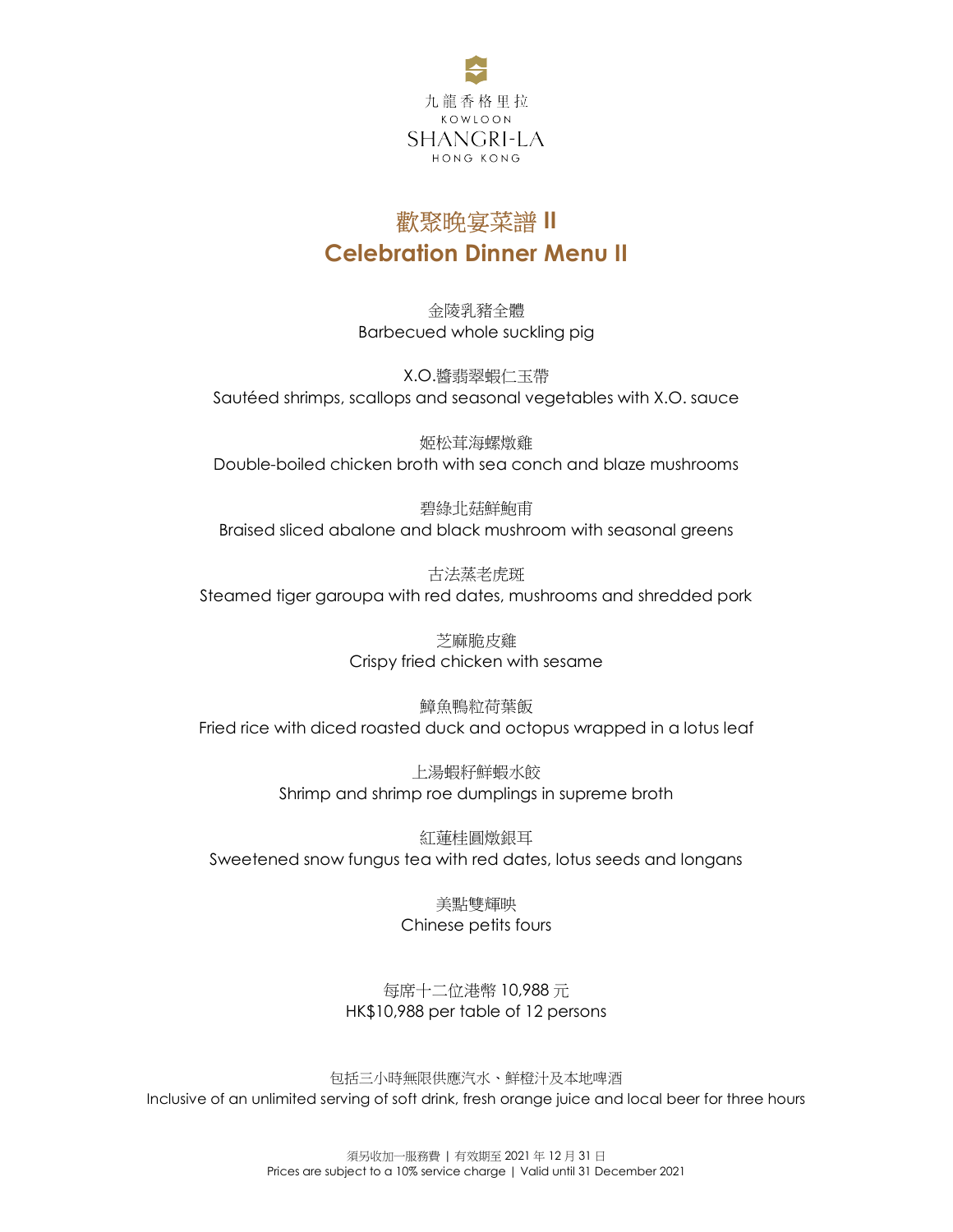

## 歡聚晚宴菜譜 Ⅲ Celebration Dinner Menu III

金陵乳豬全體 Barbecued whole suckling pig

松露醬翡翠夏果炒蝦球 Sautéed prawns and Macadamia nuts with seasonal vegetables and truffle paste

> 龍蝦榆耳竹笙燕窩羹 Braised birds nest soup with lobster, brown and bamboo fungus

碧綠湯鮑伴花菇 Braised whole abalone with flower mushroom and seasonal greens

> 清蒸老虎斑 Steamed tiger garoupa in superior soy sauce

南乳炸子雞 Crispy-fried chicken marinated with preserved bean curd sauce

> 鳳梨海鮮炒飯 Fried rice with assorted seafood and pineapple

上湯水餃皇 Shrimp dumplings served in supreme broth

腰果合桃露 Sweetened cashew and walnut cream

> 美點雙輝映 Chinese petits fours

每席十二位港幣 12,288 元 HK\$12,288 per table of 12 persons

包括三小時無限供應汽水、鮮橙汁及本地啤酒 Inclusive of an unlimited serving of soft drink, fresh orange juice and local beer for three hours